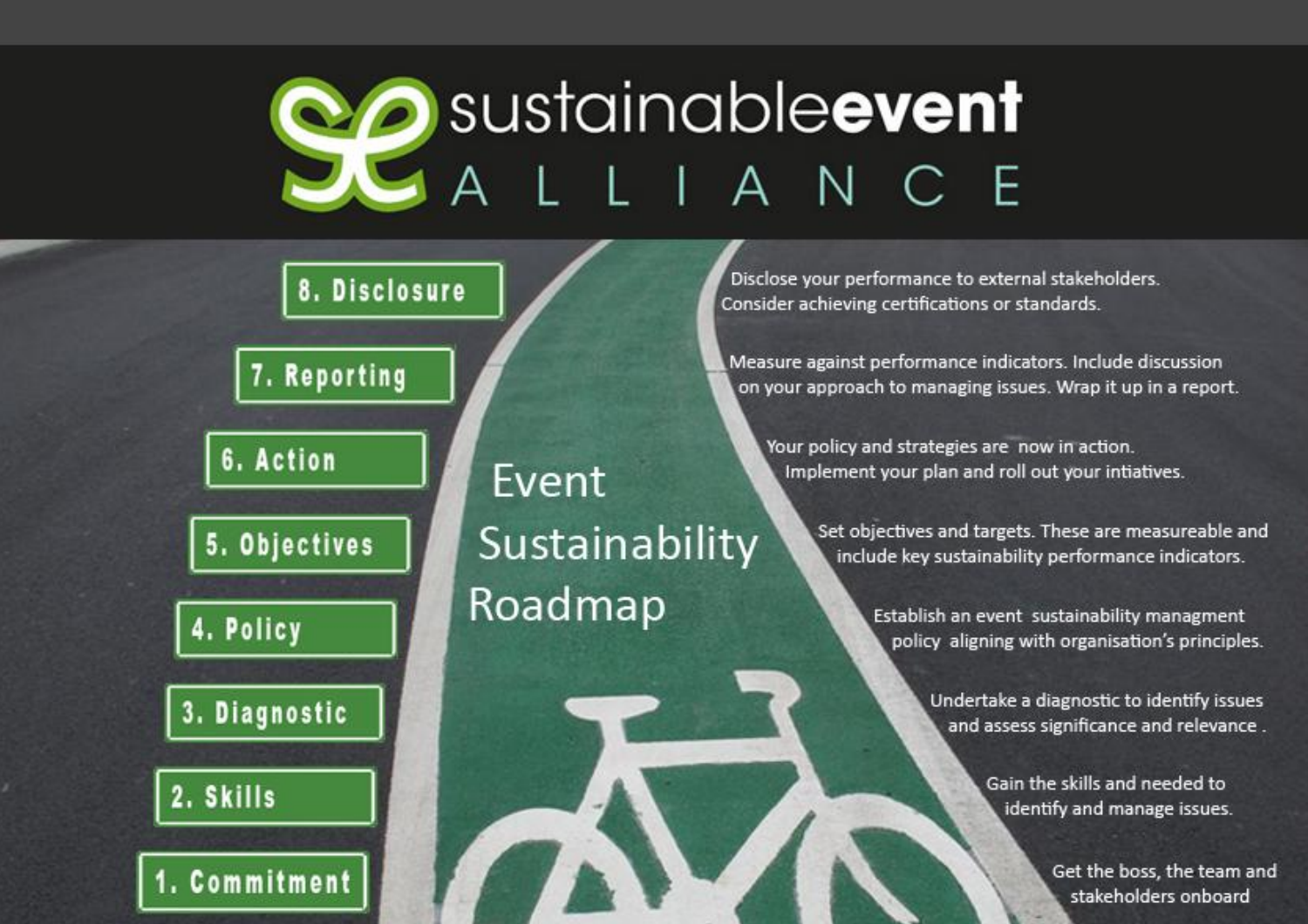



**Congratulations on taking the first step on the road to sustainable event management. We've put together a program to help you tackle sustainability in easy steps.** 

It's pain free, and helps navigate you through the sometimes overwhelming area of sustainability. Before you know it you'll be well on your way, and heading straight for improved sustainability performance for your event.

- Enhance your reputation  $\checkmark$  Meet best practice
	- Comply with ISO 20121  $\checkmark$  Achieve cost savings

### [www.sustainable-event-alliance.org](http://www.sustainable-event-alliance.org)

#### **Step 1. Become a member of the SEA**

You will gain access to a huge range of resources and information on best practice, international standards, and databases.

#### **Step 2. Sign up to the Roadmap**

Joining the Roadmap is free for SEA members.

#### **Step 3. Use the SEA Membership Logo**

This logo is an acknowledgment of your commitment to improved sustainability performance.

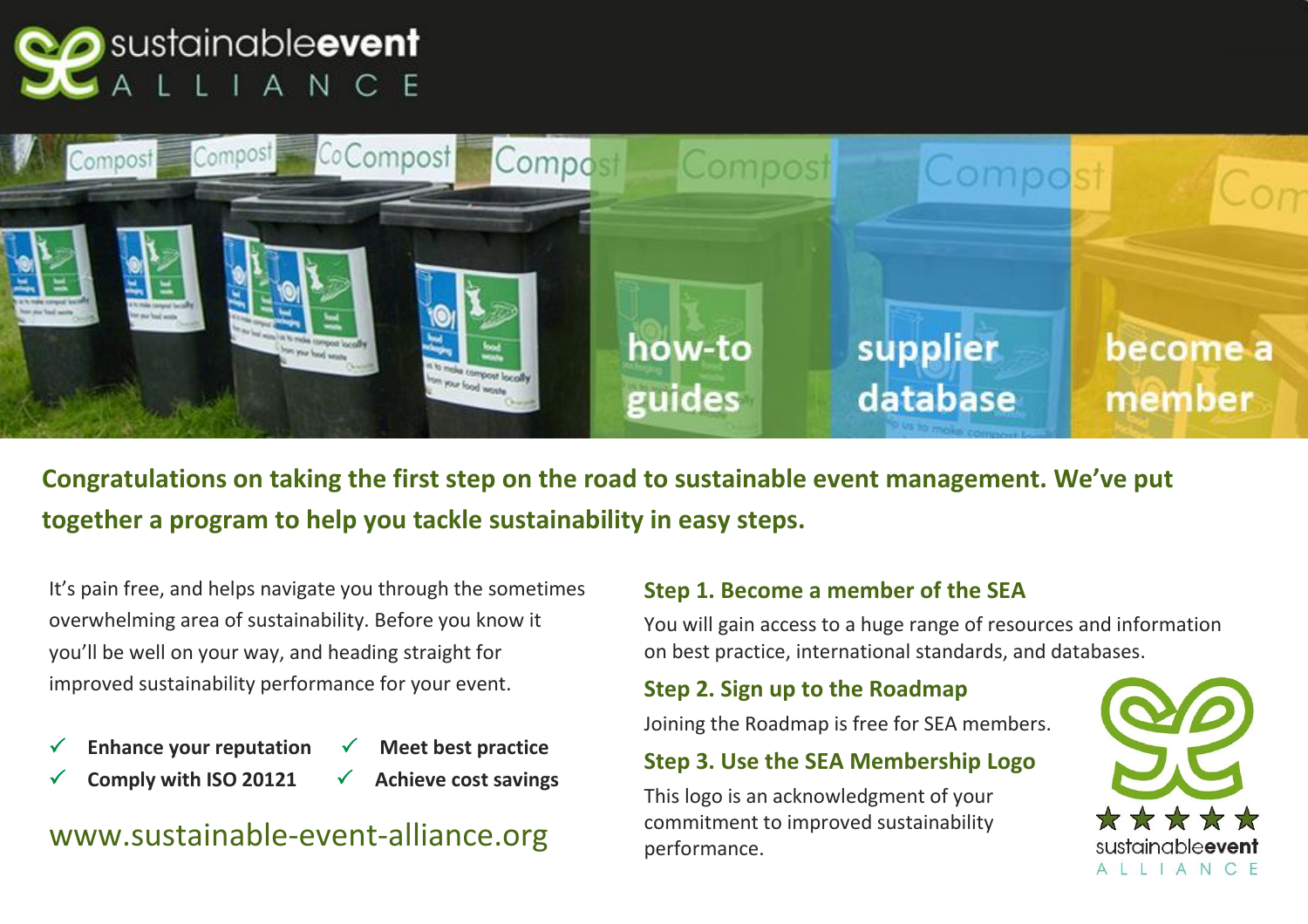### 1. Commitment

**Getting commitment from top management and engagement by the team for the event's sustainability journey is essential.**

Top management need to be onboard so your efforts are supported with allocation of time, people, budget or other resources which might be needed to get going.

If the idea to 'go sustainable' doesn't have buy-in from the boss, you may find it difficult to gain traction.

### Check In:

**Top management commitment achieved** 

 **Resources provided** 

 **Event team engaged and working group/delegation created** 

 **Stakeholders identified and engaged** 

### 2. Skills

**Sustainability in event management is very broad and can become quite detailed. Your events team will likely need to gain skills and knowledge in sustainability to be able to implement plans and solutions.**

Once a skills and knowledge update has been undertaken, the team will know the right questions to ask of the supply chain when scrutinizing procurement and contracting choices, be able to effectively identify and manage issues, be competent to put objectives in place, and roll out plans to achieve them. [SEA Members can search for courses here.](http://sustainable-event-alliance.org/?cat=17) 

### Check In:

| <b>Continuing Professional Development undertaken</b> |
|-------------------------------------------------------|
| A consultant has been engaged to guide the event      |
| An internal staff member has been delegated the role  |
| A new staff member has been engaged to implement      |
| event sustainability processes                        |

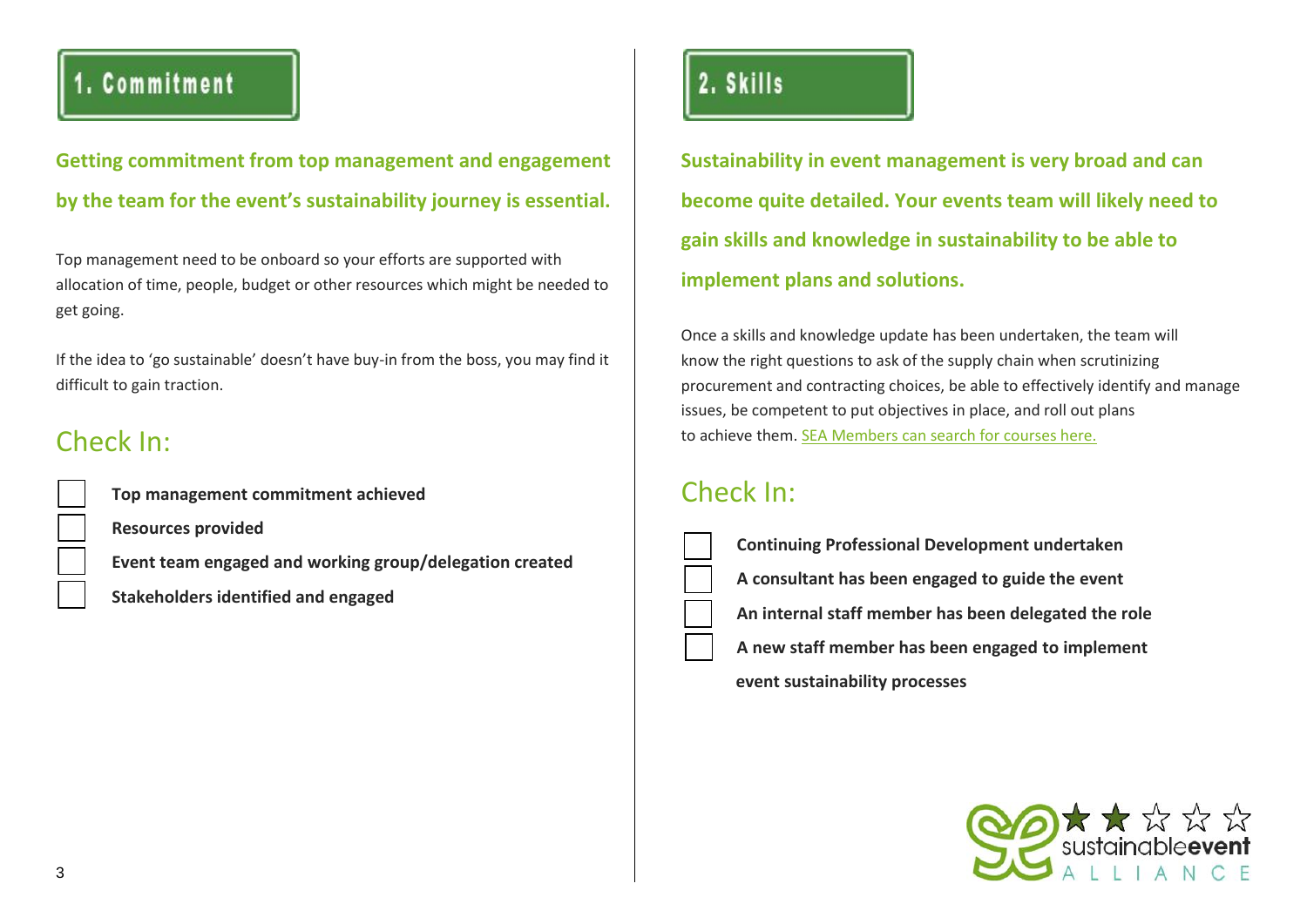### 3. Diagnostic

**By identifying your sustainability issues, you are uncovering impacts and legacies an event can have on the community and on the environment.**

Do a thorough analysis of your event's 'business as usual' performance in order to identify issues and opportunities for improvement. This will help identify and understand issues (positive and negative – risks and opportunities); challenges or barriers to improvement; legalities and regulations which may impact on plans; stakeholders that need to be engaged; and what you're already doing well.

### Check In:

| <b>Engagement and Communications</b>         |
|----------------------------------------------|
| <b>Destination, Venue, Accommodation</b>     |
| <b>Energy &amp; Greenhouse Gas Emissions</b> |
| <b>Waste &amp; Water</b>                     |
| <b>Sourcing</b>                              |
| <b>Transport</b>                             |
| <b>Legacy &amp; Economic</b>                 |
| <b>Inclusivity, Transparency, Integrity</b>  |
| <b>Local Environment/Local Community</b>     |

# 4. Policy

**The next step is to write a Sustainability Management Policy. You may also choose to write a Sustainable Procurement Policy.**

Putting together a sustainability policy for your event is an important tool to focus your efforts, keeping you on the right path. It is a good document to have to communicate publicly, give to new contractors, new staff, and student enquiries. Go into as much detail as you like, or make it a broad mission statement. It should indicate your commitment to sustainable development principles and describe the actions you will take to embed sustainability into your event planning and delivery. It should include performance objectives and indicators, compliance with targets, review and continual improvement.

If you need help to create your policy, consider using the SEMS **Sustainability Policy Wizard.** [This will guide you through a great template that you can tweak to](http://www.semssolution.com/)  suit your event.

### Check In:

**Events Sustainability Management Policy** 

 **Sustainability Procurement Policy** 

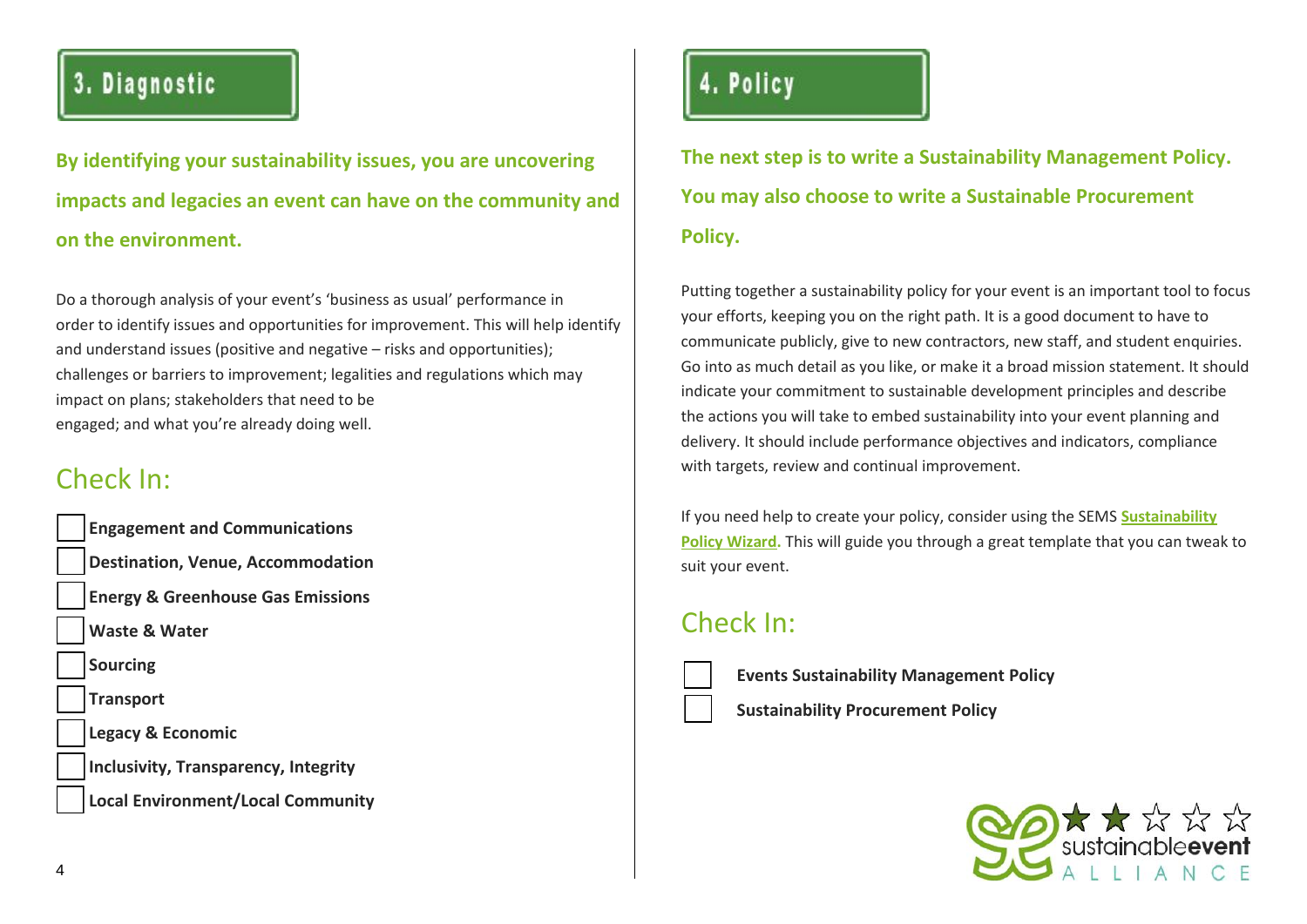### 5. Objectives

**Setting goals, objectives and supporting targets helps to gauge how you have improved and if your undertakings are having a positive effect.**

The process of setting the objectives will entail detailed analysis of the issues and will upturn many underlying challenges and opportunities.

The first step is to understand where you currently are, to establish baselines. This may have been satisfied when you undertook your diagnostic. For example, your likely waste creation, greenhouse gas emissions, level of uptake of public transport, engagement of the audience in sustainability initiatives, how you are tackling community relations, etc.

SEA Members can click though to example objectives and targets for: **[Energy](http://sustainable-event-alliance.org/?page_id=10795)** | **[Waste](http://sustainable-event-alliance.org/?page_id=10798)** | **[Transport](http://sustainable-event-alliance.org/?page_id=12172)** | **[Sourcing](http://sustainable-event-alliance.org/?page_id=12176)**

#### Check In:

**Baselines are established** 



 **Objectives and targets are set** 



## 6. Action

**At this stop all your planning efforts now go into action. The policy is in place and your efforts will soon bring you to your final destination – events sustainability!**

Now it's time to put your programs, procedures, processes, initiatives and plans to achieve your objectives.

This could include sourcing all food and beverage from within a 100 mile radius, or implementing a waste segregation system on site at the event where none has previously been in place. Perhaps you have many delegates flying into the conference – have you set up a system to encourage carbon offsetting? Instigate your waste reduction strategies such as salvage programs for signage and décor at an exhibition. Roll out the water-bottle free campaign. Set up the waste reclamation stations. Hand out cigarette butt bins. Put entertainment on shuttle buses. Set up bike parking or valet.

### Check In:

- **Action is taken to address issues**
- **Initiatives are successfully completed**
- **Stakeholders have successfully participated or engaged**